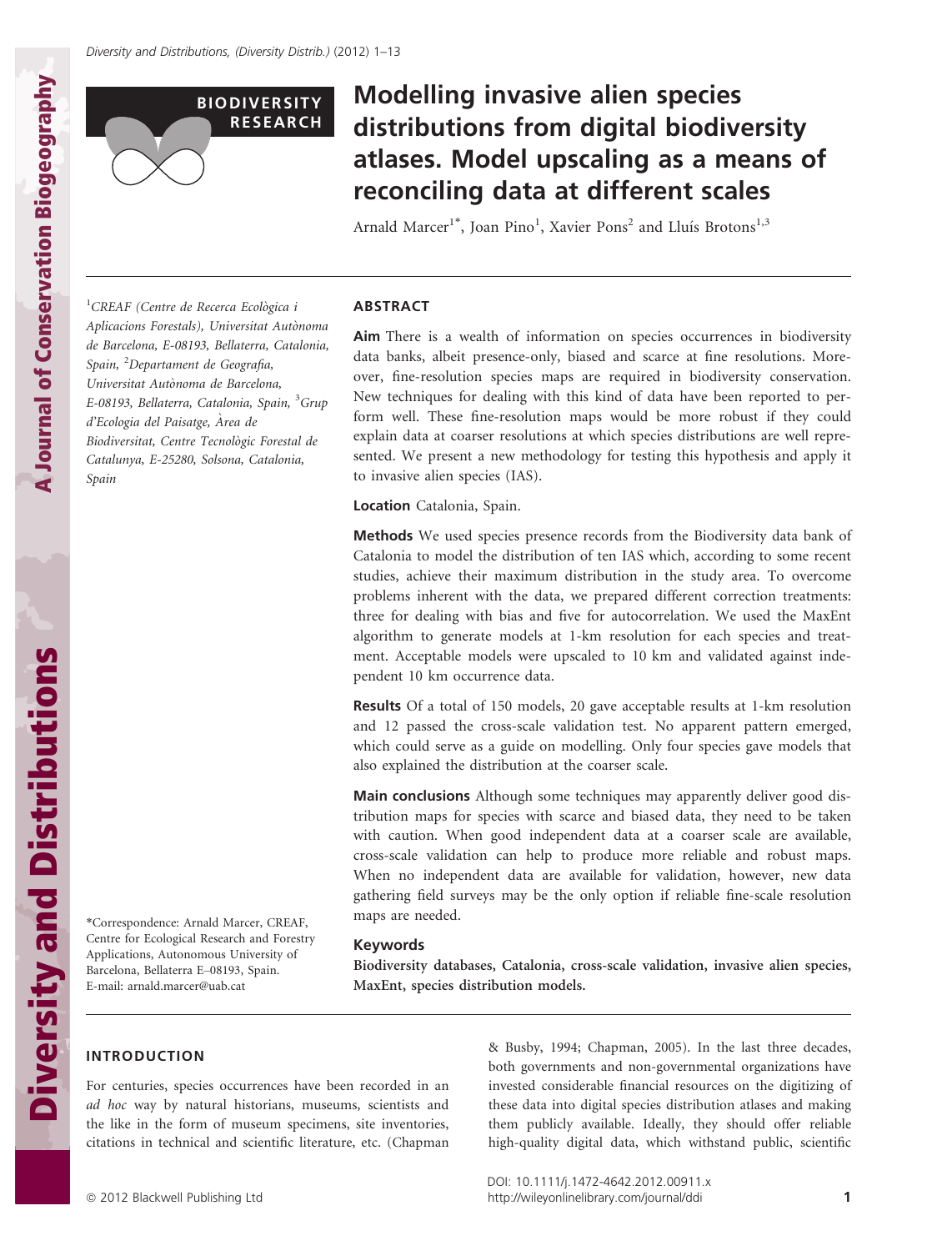and legal scrutiny (Robertson et al., 2010). Such databases represent a wealth of information on species distribution and an indispensable asset for science and conservation (Funk & Richardson, 2002; Graham et al., 2004; Suarez & Tsutsui, 2004; Franklin, 2009; Robertson et al., 2010). However, as these data usually come from opportunistic or ad hoc sources rather than well-planned surveys, they present some important drawbacks: they are presence-only in nature, are highly biased (not representing a random sample) and may show spatial aggregation derived from sampling biases. Also, because they are laboriously compiled from analogue sources, they are difficult and costly to georeference, and hence, coarser resolutions tend to dominate (Margules & Pressey, 2000; Pressey, 2004). As a result, most data in these biodiversity databases are often too coarse for use in conservation planning and management, where fine-grained maps (i.e. 1 km or better) are needed (McPherson et al., 2006; Guralnick & Hill, 2009; Niamir et al., 2011).

Planned systematic surveys of species presence, absence and abundance could provide the most precise, accurate and unbiased information on the spatial distribution of biodiversity. However, such surveys are expensive to conduct for large regions, even for a single species (Robertson et al., 2010). Given the current accelerated trend in world-wide biodiversity loss and the urge for addressing conservation problems, it becomes of utmost importance to find ways and methodologies to make the best use of this existing information (Newbold, 2010; Venette et al., 2010).

Such databases or atlases of species occurrences still represent a largely untapped potential of information that can play an important role in conservation biogeography (Elith & Leathwick, 2009; Richardson & Whittaker, 2010; Elith et al., 2011). Methods for dealing with biases and evaluating results need more development. Fortunately, in the last few years, the community of species distribution modelling has witnessed the appearance of new tools and methodologies from the fields of statistics and artificial intelligence which have the potential to address the problems inherent in these data. Some of these tools, if used properly (Segurado et al., 2006; Pearson et al., 2007; Phillips et al., 2008; Elith et al., 2011), can handle presence-only data even when only few occurrences are available, and provided attention is given to problems such as bias and autocorrelation (Elith et al., 2011). Despite that, in presence-only models, the lack of absence data compromises the model reliability (Aranda & Lobo, 2011) and that, some issues have been raised concerning the maximum entropy technique [e.g. (Peterson et al., 2007, 2008)], it has been judged among the best performers in distribution modelling for such kind of data (Elith et al., 2006) and is still widely used by the research community.

In many cases, applying these novel techniques to the scarce fine-resolution data can yield distribution maps with high validation scores. The question is whether we can take advantage of coarser data, which are relatively abundant and for some regions close to the species true distribution, to further validate these maps and assess their reliability. Having models that explain data at fine resolutions while being consistent with coarser resolution data is important (McPherson et al., 2006; Vallecillo et al., 2009; Niamir et al., 2011) as it can yield more robust and reliable distribution maps for conservation. The existence of databases with such information provides an opportunity to test this hypothesis. A specially relevant piece of information for conservation, which can potentially be derived from these costly data banks, is current and historical distributions of invasive alien species (IAS).

The spread of IAS, driven mainly by human activities, is increasing worldwide (Butchart et al., 2010) and poses potential problems not only to native biodiversity but also to economic development and human well-being (Vitousek et al., 1997; Taylor & Irwin, 2004; Pimentel et al., 2005; Chytrý et al., 2009; Pejchar & Mooney, 2009; Pyšek et al., 2010; Vilà et al., 2011). Having risk maps representing the potential distribution of IAS is a necessary step towards effective management (Richardson & Whittaker, 2010; Jiménez-Valverde et al., 2011). Using all information in species inventories and atlases, coarse and fine-resolution records, is essential for maximizing limited financial resources (Nielsen et al., 2008).

We test whether fine-resolution maps of IAS can be obtained from existing biodiversity databases that are robust enough to explain occurrences at different scales held in the database. By using a probabilistic upscaling methodology, we translate 1-km resolution maps into 10-km resolution maps that are then used to further validate the models against well-known distributions at the coarser scale. With this approach, each model is evaluated with data at its own resolution. We use different bias and autocorrelation treatments to deal with problems inherent in the finer resolution data. Results suggest that, despite current modelling methodologies can deliver good fine-resolution models, these models cannot always explain well-known distributions at coarser scales.

# METHODS

# Area of study

Catalonia is a region of around  $32,000$  km<sup>2</sup> located in the northeastern part of the Iberian Peninsula (Fig. 1). It ranges in elevation from 0 to over 3000 m.a.s.l, from the Mediterranean coast up to the Pyrenees. Its environmental conditions are highly variable because of its location and complex topography. Although dominated by the Mediterranean climate, it also has continental and Atlantic influences. Mediterranean and Eurosiberian biogeographic regions dominate, while Subalpine and Alpine types appear in the upper zones of the Pyrenees. There is a trend of decreasing precipitation and increasing temperature towards the south (Ninyerola et al., 2000). It is a highly populated region, particularly around the Barcelona metropolitan area. The rest of the region is dominated by forests and agroforestry mosaics with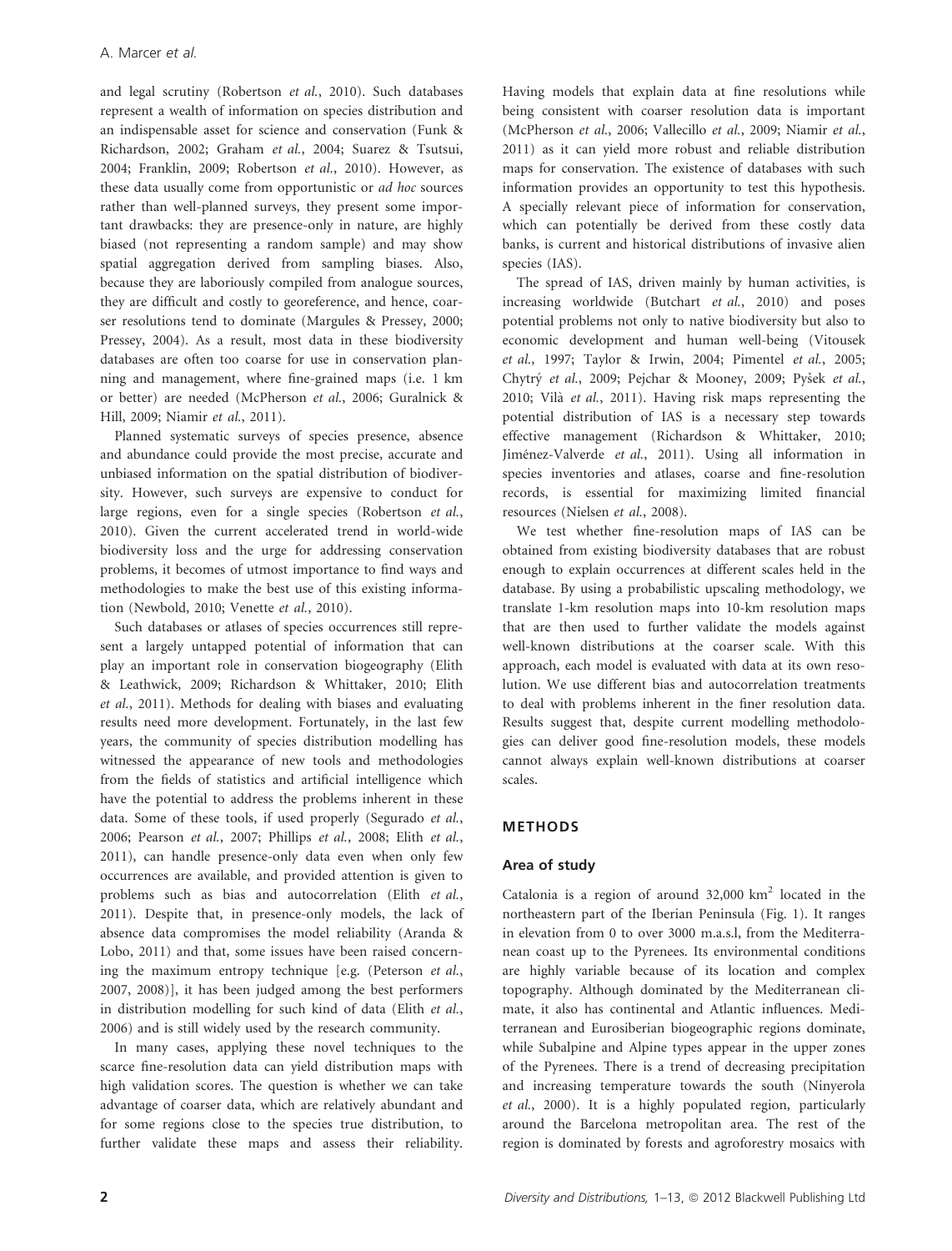

Figure 1 Study area.

relatively large human influence although with lower intensity.

#### Database

As a case study, we used the Biodiversity Databank of Catalonia (BDBC, http://biodiver.bio.ub.es/biocat/) (Font et al., 2009). Catalonia is a region with a rich history in Botany which is reflected in the holdings of the database. For an area of around  $32,000 \text{ km}^2$ , the BDBC contains more than 1.5 million plant species citations from sources such as scientific articles, PhD theses and local floras. Most of its data are at a coarse resolution of 10 km for historical reasons – the recording tradition among botanists and the fact that, before the use of GPS, manually recording occurrences at finer resolutions was a time-consuming process. Catalonia is a wellsurveyed region for vascular plants at 10-km resolution. The BDBC contains also more than 180,000 plant occurrence records at 1-km resolution. The geographical distribution of IAS as reflected by 10-km resolution occurrence records in the BDBC can be considered to approximate its true distribution for our study area (Pino et al., 2005). Therefore, when developing models at finer resolutions, their geographic distribution should be coherent with the distribution obtained from mapping the coarser data.

# Species data

IAS may violate the assumption made in species distribution modelling that species have had the opportunity to realize their full potential range (Austin, 2002; Araújo & Pearson, 2005; Peterson, 2005; De Marco et al., 2008; Zimmermann et al., 2010; Vàclavík & Meentemeyer, 2012). According to some studies (Williamson et al., 2009; Gassó et al., 2010), neophytes reach their maximum range around 150 years after their introduction into the Iberian Peninsula. The 150year period was hence taken as the main criterion for species selection, together with the availability of data at 1-km resolution. The 10 species selected are presented in Table 1. Four of them are considered to be highly invasive in Europe (DAISIE European Invasive Alien Species Gateway, 2011): Ailanthus altissima, Opuntia ficus-indica, Oxalis pes-caprae and Robinia pseudoacacia. See Appendix S1 in Supporting Information for maps of occurrences for each species.

#### Data independence across scales

Occurrence data at different resolutions in biodiversity atlases may not be independent; that is, occurrence records at coarser resolutions may have their origin in records at finer resolutions. To overcome this difficulty, we only

Table 1 List of invasive alien species selected for modelling

| Species                                 | Abbr       | 1 km | $10 \; \mathrm{km}$ | Intr           | <b>Yrs</b> |
|-----------------------------------------|------------|------|---------------------|----------------|------------|
| Agave Americana L.                      | aga        | 20   | 124                 | <b>XVIth</b>   | 411        |
| Ailanthus altissima (P.Mill)<br>Swingle | aia        | 43   | 213                 | 1818           | 192        |
| Amaranthus albus L.                     | ama        | 29   | 194                 | 1861           | 149        |
| Conyza Canadensis (L.)<br>Cronquist     | $\rm{coc}$ | 73   | 307                 | 1784           | 226        |
| Datura stramonium L.                    | das        | 31   | 230                 | <b>XVIth</b>   | 411        |
| Oenothera biennis L.                    | oeb        | 55   | 80                  | 1848           | 162        |
| Opuntia ficus-indica (L.)<br>Mill.      | opf        | 13   | 102                 | <b>XVIth</b>   | 411        |
| Oxalis pes-caprae L.                    | oxp        | 12   | 41                  | 1850           | 160        |
| Robinia pseudoacacia L.                 | rop        | 66   | 257                 | <b>XVIIIth</b> | 211        |
| Xanthium spinosum L.                    | xas        | 56   | 252                 | XVIIIth        | 211        |

Abbr, species abbreviation; 1 km, number of 1 km occurrences; 10 km, number of 10 km occurrences; Intr, introduction date; Yrs, number of years since introduction (conservative estimate).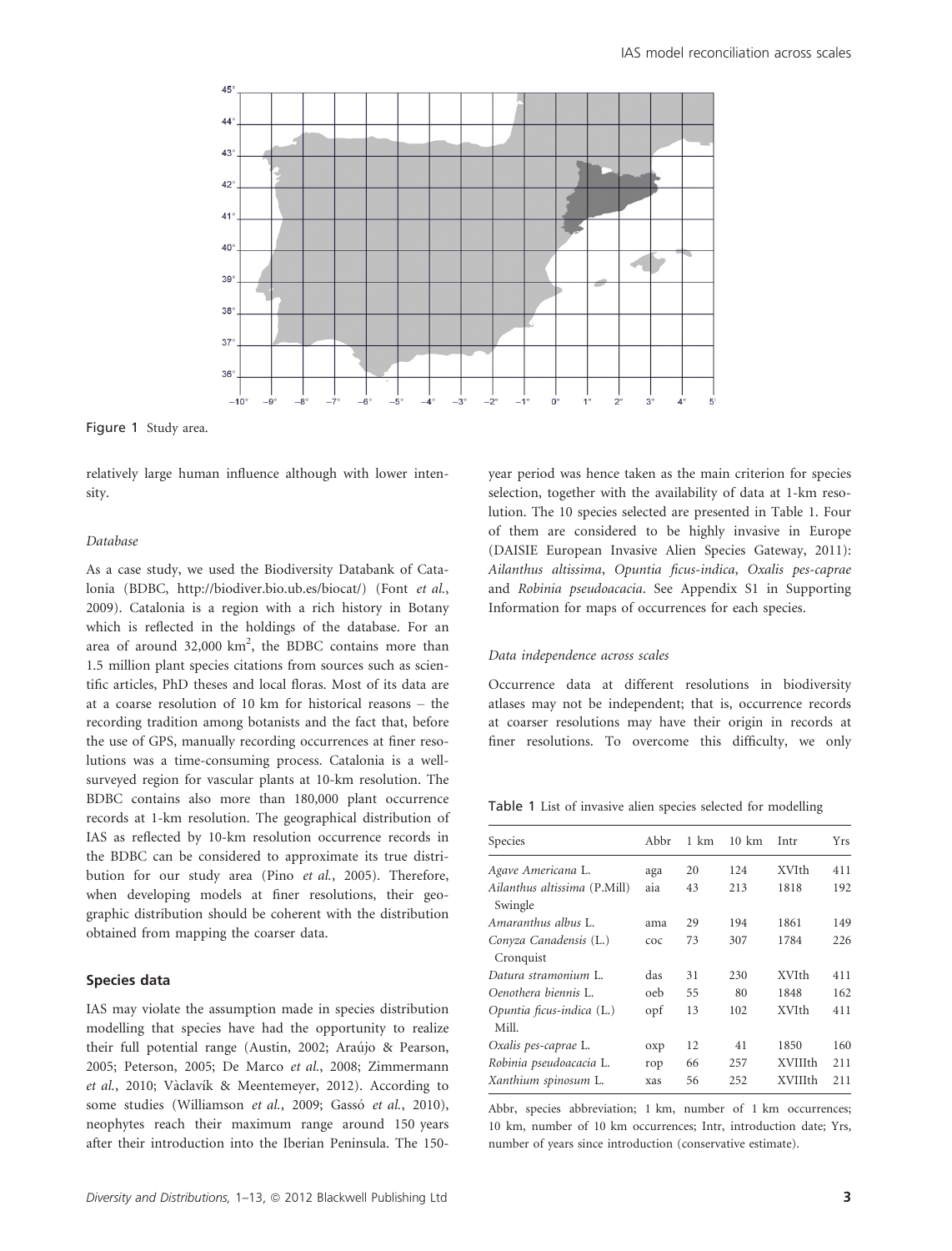accepted 10 km squares which had at least one citation more per species than the sum of citations for the one hundred 1 km squares contained within the 10 km square; that is, there is at least one 10 km occurrence record which is independent from 1 km data. This procedure also allowed us to use all occurrences records at 1-km resolution.

## Environmental data

We used 19 bioclimatic variables (Nix, 1986) (Table 2) that represent a combination of annual trends, seasonality and extreme conditions relevant to species physiological tolerances. We added two more variables regarding radiation (mean radiation of the least radiated quarter and mean radiation of the most radiated quarter) and three more variables that may partially explain the distribution of IAS (distance to main harbours, distance to the coast and degree of anthropization) (Brooks, 2007; Vicente et al., 2010) (See Table 2). We calculated the bioclimatic variables using the Digital Climatic Atlas of Catalonia (DCAC) (Ninyerola et al., 2000) that holds monthly data on temperature, precipitation and radiation for the whole of Catalonia. We calculated the

|  | Table 2 Set of environmental predictors used in modelling |  |  |  |
|--|-----------------------------------------------------------|--|--|--|
|  |                                                           |  |  |  |

Bioclimatic variables

Annual mean temperature Minimum temperature of the coldest month Mean temperature of the coldest year quarter Mean temperature of the warmest year quarter Mean temperature of the wettest year quarter Mean temperature of the driest year quarter Maximum temperature of the warmest month Annual mean precipitation Precipitation of the coldest year quarter Precipitation of the driest month Precipitation of the driest year quarter Precipitation of the warmest year quarter Precipitation of the wettest month Precipitation of the wettest year quarter Annual temperature range Mean temperature diurnal range Isothermality Temperature seasonality Precipitation seasonality Mean solar radiation of the least radiated quarter Mean solar radiation of the most radiated quarter Landscape and physical variables Anthropization degree 1 – Natural forests, shrublands, wetlands, grasslands, rock outcrops and screens, bare soil, beaches, glaciers and snow cover and continental waters, 2 – recently burnt areas and reforestations, 3 – crops and tree plantations, 4 – agricultural water bodies and quarrying areas, 5 – dense and sparse urban areas and roads Distance to coast Distance to closest harbour

degree of anthropization using the Land Cover Map of Catalonia (CREAF – Centre for Ecological Research & Forestry Applications, 2009; Ibáñez & Burriel, 2010). Each land cover category was assigned a value ranging from one (least anthropization) to five (most anthropization) (Table 2). Then, to represent the degree of anthropization, we calculated a weighted average scaled between 0 and 100 for each 1 km square grid.

As our goal is to predict species distributions rather than to understand which factors affect their distribution, all predictors were used for modelling each species. Extracting collinearity from the model was not necessary. Although collinearity can hinder the explanation of which variables affect species distribution, it does not affect MaxEnt predictive performance (Kuemmerle et al., 2010).

#### Species distribution modelling

Modelling involved a five-step process as shown in Fig. 2. In the first step, we modelled the species distribution at the finer resolution of 1 km following the methodology described in Case 1 of Elith et al., (2011). These authors use different alternative background scenarios to account for bias, and cross-validation techniques to validate models developed with presence-only data of Banksia prionotes from an atlas database. Accounting for bias and autocorrelation is an important issue in species distribution modelling, especially in presence-only models (Legendre, 1993; Legendre et al., 2002; Segurado et al., 2006; Phillips et al., 2009; Newbold, 2010; Merckx et al., 2011). As we expect fine-grained casually collected data to show a number of biases, we included three bias correction treatments and five spatial autocorrelation (SAC) correction treatments (see below) to evaluate the potential of these data to derive ecologically sound species distribution models.

This resulted in a total of 15 models per species. In a second step, only those models with an AUC (area under the curve)  $\geq$  0.7 not showing residual SAC were selected. In a third step, these selected models were upscaled to a coarser resolution of 10 km using a probabilistic model (see equation later). In step four, upscaled models were validated against the independent 10 km data set and only those with an AUC  $\geq 0.7$  at 10-km resolution (AUC<sub>10K</sub>) were selected. Therefore, the 1-km resolution models which, once upscaled, resulted in these selected 10 km models are the only ones which showed acceptable predictions at both scales. Finally, in step five, if more than one fine-scale model per species had been selected, we determined the best one by selecting that with the highest AUC at 1-km resolution ( $AUC_{1K}$ ). Despite concerns about the use of AUC to compare species distribution models, this metric can safely be applied when evaluating model performance within species (Lobo et al., 2008; Blach-Overgaard et al., 2010) and when interpreting it as a measure of discrimination between presence and background rather than presence and absence (Phillips et al., 2006; Phillips & Dudík, 2008).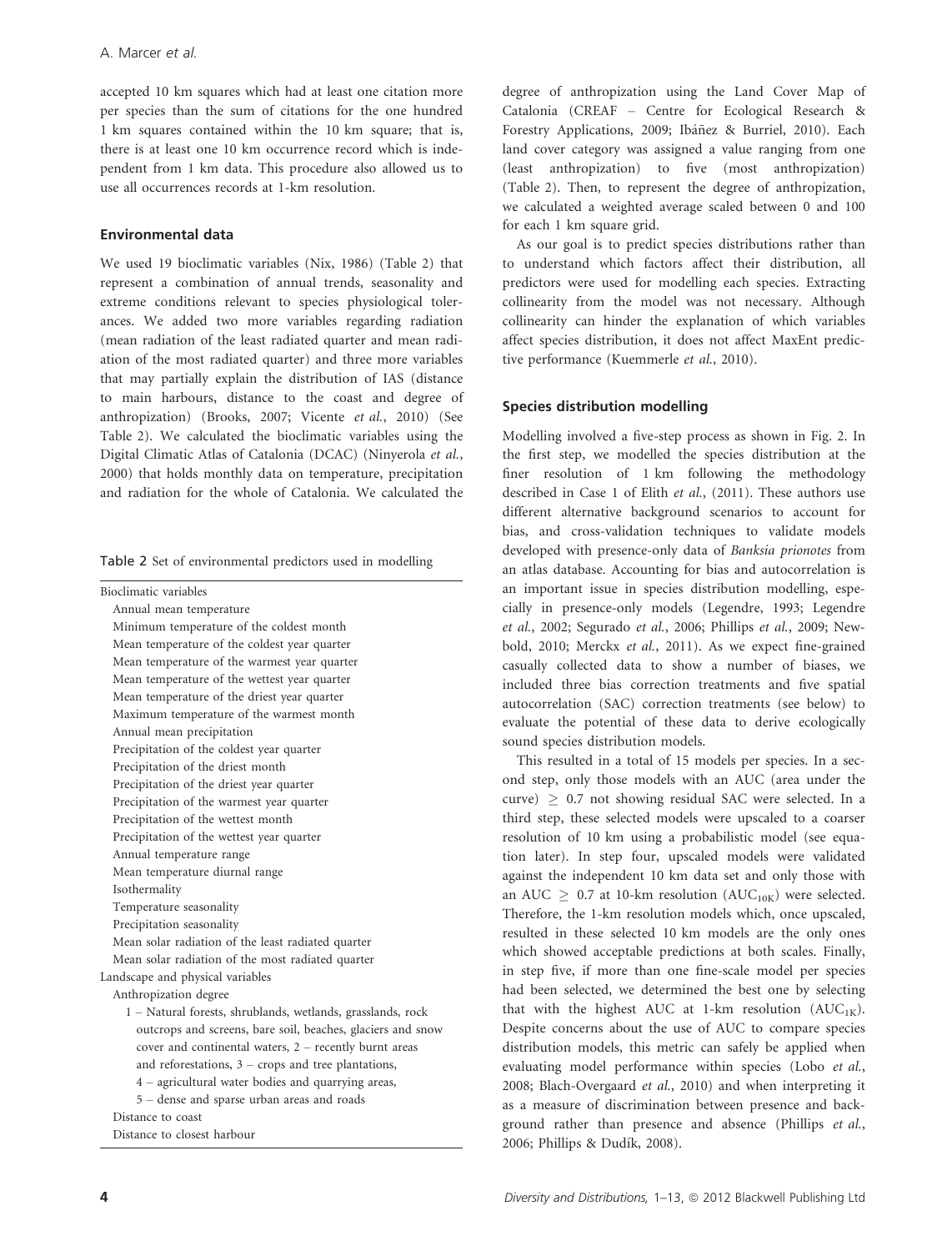

Figure 2 Outline for the proposed modelling workflow. Step one corresponds to the modelling of each species at 1-km resolution with three different bias treatments and five different autocorrelation treatments, which gives a total of 15 models per species. In step two, we check for residual autocorrelation, calculate the AUC and select only those models with no residual spatial autocorrelation and with an  $AUC \geq 0.7$ . In step three, previously selected models are upscaled to 10-km resolution by probabilistic calculations. In step four, a ROC analysis is performed using independent data at 10-km resolution. Models with an AUC  $\geq$  0.7 tell us which models at 1-km resolution are accepted. Finally, in step five, if more than one model per species at 1-km resolution has been accepted, we define the best model as the one which has the maximum  $AUC_{1K}$ .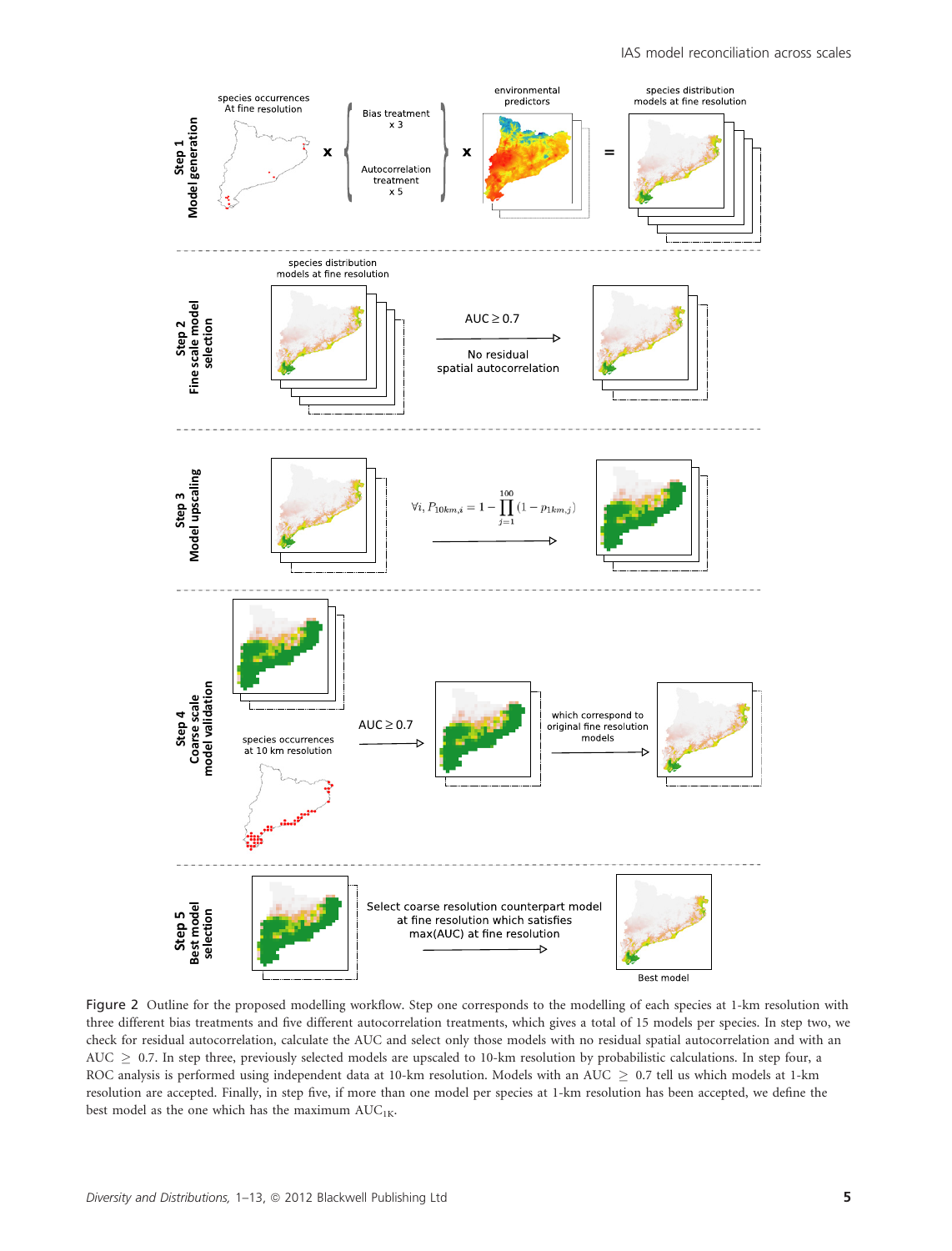#### Bias correction treatments

Background samples should be chosen to reflect the spatial bias and thus to minimize the effects of bias in the data (Phillips et al., 2009; Veloz, 2009; Elith et al., 2011). We prepared three different background scenarios: (a) the entire study area (coded as 'whole\_area'), (b) 1 km squares with the presence of vascular plants citations (about 14.0% of the whole area, coded as 'vasculars1k') and (c) 1 km squares with the presence of IAS citations (about 2.3% of the whole area, coded as 'invasive1k'). See Table 3.

#### Autocorrelation correction treatments

SAC may falsely inflate AUC measures for species distribution models with presence-only data (Segurado et al., 2006; Veloz, 2009) and environmental autocorrelation may have the same effects. There is no established methodology for accounting for SAC when dealing with presence-only data (Dormann et al., 2007; Elith & Leathwick, 2009). Autoregressive models are not applicable because both presence and absence data would be needed (Allouche et al., 2008). We took an a priori approach similar to (Segurado et al., 2006; Pearson et al., 2007) which consisted in filtering occurrences by setting a minimum spatial and environmental distance between them and then checking for residual autocorrelation.

We prepared five treatments for modelling each species. The first involved including all available presences without filtering them. The second and third involved randomly filtering and selecting occurrences so that any occurrence was at least at a spatial distance of 2830 m (two 1 km squares) and 4250 m (three 1 km squares) from each other, respectively. For the fourth and fifth treatment, we used a minimum multivariate environmental distance based on the Gower's distance index with values 0.05 and 0.1, respectively (higher values resulted in an excessive reduction in occurrences). Models were then checked for significant residual autocorrelation [observed occurrence minus probability of occurrence as in (De Marco et al., 2008; Nuñez & Medley, 2011; Vàclavík & Meentemeyer, 2012)] by using Monte-Carlo simulation of Moran's I autocorrelation coefficient using package spdep in R (Bivand, 2011). Only those models with a P-value  $\geq 0.05$  were accepted (as shown in Table 3).

#### Modelling and validation at 1-km resolution

We used MaxEnt software, version 3.3.3e, (Phillips et al., 2006; Phillips & Dudík, 2008). MaxEnt is a presence-background modelling tool based on the maximum entropy principle. There is wide agreement in the species distribution modelling community that it is the best available tool for presence-only data, even when only a limited number of

Table 3 Models with AUC<sub>1K</sub>  $\geq 0.7$  and no residual spatial autocorrelation at 1 km. Finally accepted models (AUC<sub>10K</sub> at 10 km with  $\geq$  0.7) at 10-km resolution are indicated with a Y in column 'Accepted'. In column 'Best', those with the highest AUC<sub>1K</sub> at 1 km from the accepted models are marked with an asterisk.

| Sp     | Bias tr.          | Aut. type     | Min. dist. | $AUC_{1k}$ | M P-value | $AUC_{10k}$ | Accepted    | <b>Best</b> |
|--------|-------------------|---------------|------------|------------|-----------|-------------|-------------|-------------|
| aga    | whole_area        | Spatial       | 4250 m     | 0.79       | 0.064     | 0.86        | Y           | $*$         |
| aga    | vasculars1k       | Spatial       | 4250 m     | 0.75       | 0.066     | 0.78        | Y           |             |
| aia    | invasive1k        | Spatial       | 2830 m     | 0.82       | 0.052     | 0.50        | N           |             |
| aia    | vasculars1k       | Spatial       | 2830 m     | 0.78       | 0.076     | 0.65        | $\mathbf N$ |             |
| aia    | <i>invasivelk</i> | Spatial       | 4250 m     | 0.72       | 0.164     | 0.45        | N           |             |
| aia    | vasculars1k       | Spatial       | 4250 m     | 0.72       | 0.124     | 0.67        | $\rm N$     |             |
| oeb    | invasive1k        | Environmental | 0.10       | 0.75       | 0.086     | 0.57        | $\mathbf N$ |             |
| opf    | whole_area        | Environmental | 0.10       | 0.87       | 0.074     | 0.85        | Y           |             |
| opf    | whole_area        | Spatial       | 2830 m     | 0.87       | 0.072     | 0.85        | Y           | $*$         |
| opf    | vasculars1k       | Spatial       | 2830 m     | 0.80       | 0.054     | 0.82        | Y           |             |
| opf    | whole_area        | Spatial       | 4250 m     | 0.86       | 0.076     | 0.86        | Y           |             |
| OXP    | whole_area        | Environmental | 0.10       | 0.92       | 0.172     | 0.92        | Y           |             |
| $\exp$ | invasivelk        | Environmental | 0.10       | 0.70       | 0.078     | 0.78        | Y           |             |
| OXP    | vasculars1k       | Environmental | 0.10       | 0.87       | 0.136     | 0.89        | Y           |             |
| $\exp$ | whole_area        | Spatial       | 0.00       | 0.94       | 0.054     | 0.93        | Y           | *           |
| $\exp$ | vasculars1k       | Spatial       | 2830 m     | 0.86       | 0.056     | 0.90        | Y           |             |
| rop    | invasive1k        | Environmental | 0.05       | 0.83       | 0.252     | 0.52        | N           |             |
| rop    | invasive1k        | Environmental | 0.10       | 0.81       | 0.405     | 0.53        | $\mathbf N$ |             |
| xas    | vasculars1k       | Environmental | 0.05       | 0.75       | 0.150     | 0.69        | N           |             |
| xas    | vasculars1k       | Environmental | 0.10       | 0.76       | 0.577     | 0.70        | Y           | $*$         |

Sp, species abbreviation; Bias tr., bias treatment (whole\_area, whole study area as background; vasculars1k, UTM squares with citations of vascular plants as background; invasive1k, UTM squares with citations of invasive plants as background), Aut. Type, autocorrelation treatment type (spatial, based on spatial distance; environmental, based on environmental distance), Min. dist., autocorrelation minimum distance value; AUC<sub>1K</sub>, AUC value for 1 km models; M P-value, Moran's I P-value from Monte-Carlo simulation; AUC<sub>10K</sub>, AUC value for 10 km models; Accepted, models accepted; Best, overall best models.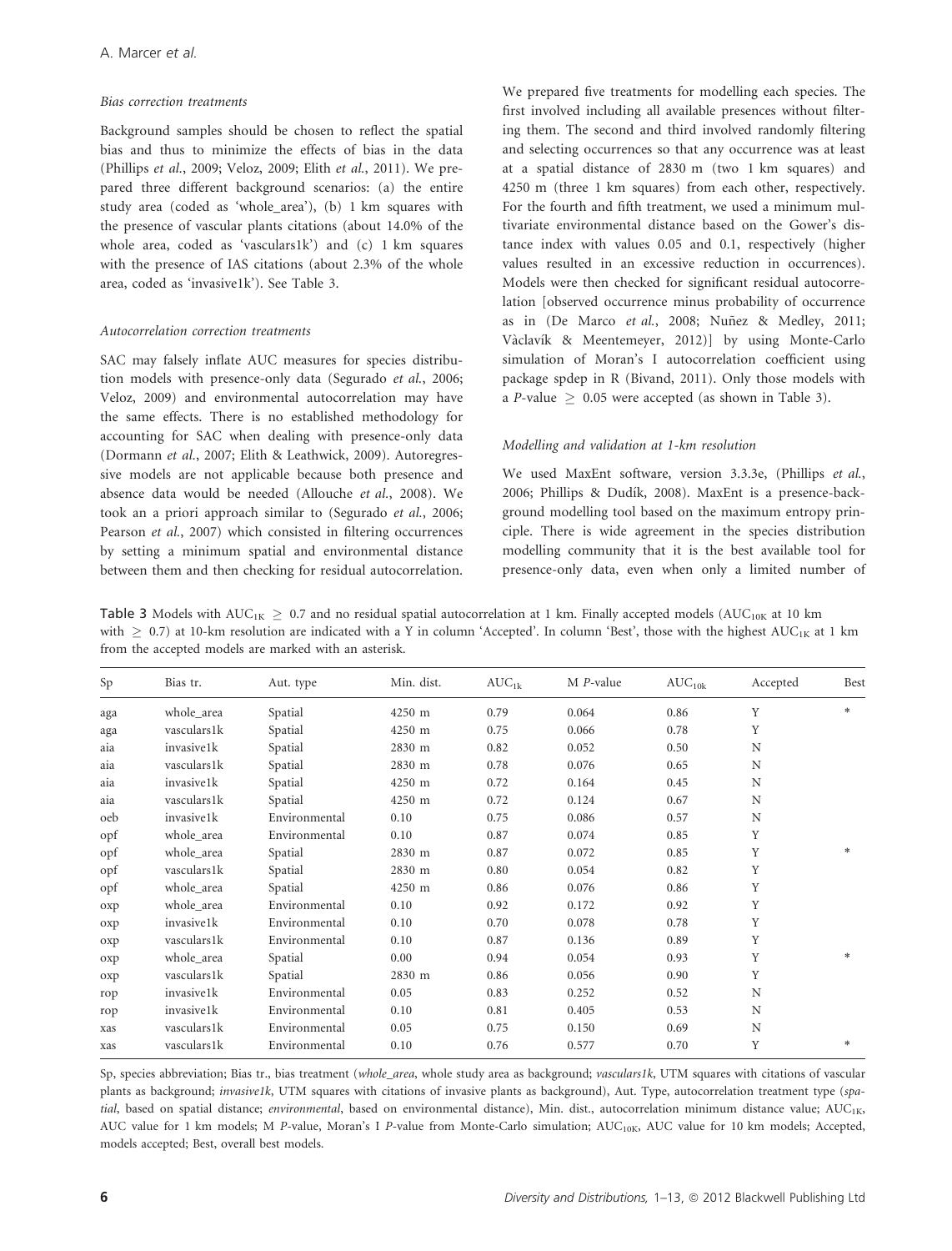occurrence records are available (Elith et al., 2006; Hernandez et al., 2006; Phillips & Dudík, 2008; Wisz et al., 2008; Elith & Graham, 2009; Thorn et al., 2009; Costa et al., 2010) and with bias present (Rebelo & Jones, 2010). MaxEnt estimates the distribution of maximum entropy constrained in a way that expected values for predictor variables match their empirical average (Phillips et al., 2006). We used the logistic output of the model that indicates the relative environmental suitability of each pixel in relation to background for the study area (Phillips et al., 2006; Phillips & Dudík, 2008).

We ran the model for each species with default options using the whole set of environmental predictors (Table 2) and following the methodology explained in Case 1 of Elith et al., 2011. A total of 150 models were generated, which correspond to ten species times three bias scenarios times five autocorrelation correction treatments. When dealing with data from atlas databases, randomly partitioning occurrence data into training and test sets and using cross-validation techniques is often the only solution available to calibrate and test a model. We used 10-fold cross-validation and then used the average of all models as the final one. As a goodness-of-fit measure, we used the test AUC. As it is usually the norm in species distribution modelling, we accepted only models with an AUC  $\geq$  0.7. Models with an AUC  $\geq$  0.9 are considered excellent (Swets, 1988). As mentioned earlier, we only accepted models with no residual autocorrelation as tested by Moran's I autocorrelation coefficient.

#### Upscaling and validation at a coarser scale

We assumed that habitat quality is related to probability of presence and upscaled each accepted model at 1-km resolution (AUC<sub>1K</sub>  $\geq$  0.7 and no residual SAC) to 10-km resolution by a basic calculation of probabilities (see equation below). We computed the probability of presence for each  $i_{th}$ 10 km square of the study area  $(P_{10km, i})$ , given the predicted probability of presence for each 1 km square contained within it  $(P_{1km, i})$ . If we subtract this probability from 1, we obtain the probability of absence for this  $j<sub>th</sub>$  1 km square. For a given  $i_{th}$  10 km square to have an absence, all of its one hundred 1 km squares need also to be absences. Therefore, by multiplying the probabilities of absence for each  $j_{th}$  1 km square, we get the probability of absence for the  $i_{th}$  10 km square. Finally, by subtracting the probability of absence for an  $i_{th}$  10 km square from 1, we get its probability of presence  $(P_{10km,i})$ .

$$
\forall_{i}, P_{10km,i} = 1 - \prod_{j=1}^{100} (1 - p_{1km,j})
$$

We then performed a receiver operating characteristic (ROC) analysis [ROCR package in R (Sing et al., 2009)] and computed the  $AUC_{10K}$  value for each upscaled 10 km model using the independent data set at 10-km resolution. To ensure accurate prediction assessment, independent test sets

should be available (Loiselle et al., 2008; Veloz, 2009). Again, those models with an AUC<sub>10K</sub> value  $\geq$  0.7 were accepted. Finally, of all models accepted for each species, we selected the one with the highest  $AUC_{1K}$  value at 1-km resolution as the best one. In summary, we obtained a set of distribution maps that perform well at the finer resolution and that also acceptably predict independent records at the coarser resolution. We think these models can be considered robust and reliable given the data available.

## RESULTS

Overall, AUC test values at 1-km resolution  $(AUC_{1K})$  ranged from as low as 0.37 to as high as 0.96 (including models with residual autocorrelation), while their corresponding upscaled models at 10-km resolution ranged from 0.45 to 0.93 (Table 3). Of 150 models, 101 (67%) had an AUC<sub>1K</sub>  $\geq$  0.7. Of these, only 20 showed no significant residual SAC (Moran's P-value from Monte-Carlo simulation  $> 0.05$ ). The 20 that performed well at 1-km resolution are shown in Table 3.  $AUC_{1K}$  test values for the accepted 20 models ranged from 0.7 to 0.94 and correspond to seven of the ten modelled species. The other three, Amaranthus albus, Conyza canadensis and Datura stramonium, did not perform well when modelling at 1-km resolution. Oxalis pes-caprae had the highest number of acceptable models at 1-km resolution but, nevertheless, unacceptable models predominated (10 of 15). The rest had between 11 and 14 unacceptable models. The worst models, those with an  $AUC_{1K} \leq 0.5$ , were four models of Amaranthus albus and one of Datura stramonium. All of these models used the invasive1k bias treatment.

When evaluating the performance at 10-km resolution, 12 of these final 20 models (60%) had an AUC<sub>10K</sub>  $\geq$  0.7 and were considered acceptable distribution models given the data available (see Table 3). Models marked with an asterisk correspond to our best models (see Table 3 and Fig. 3); that is, those with the maximum  $AUC_{1K}$  value, when more than one model per species was accepted.

Half of the 12 models finally accepted required no bias treatment, while the other half performed better when a bias treatment was applied, although only one of them showed preference for the background offered by IAS citation areas. With respect to autocorrelation treatment, six performed better with some sort of SAC correction, while five did so with environmental autocorrelation correction. One model needed no autocorrelation correction, while none seemed to prefer the environmental correction with the shortest distance, and finally, only one model did not need either bias or autocorrelation treatment, which corresponded to Oxalis pes-caprae. This model also coincides with the best one of all, although care should be taken when comparing AUC values between species (Lobo et al., 2008; Blach-Overgaard et al., 2010). See Table 4 for a summary.

Three species, Ailanthus altissima, Oenothera biennis and Robinia pseudoacacia, did not pass the cross-scale validation cut (see Table 3). They had models that were acceptable at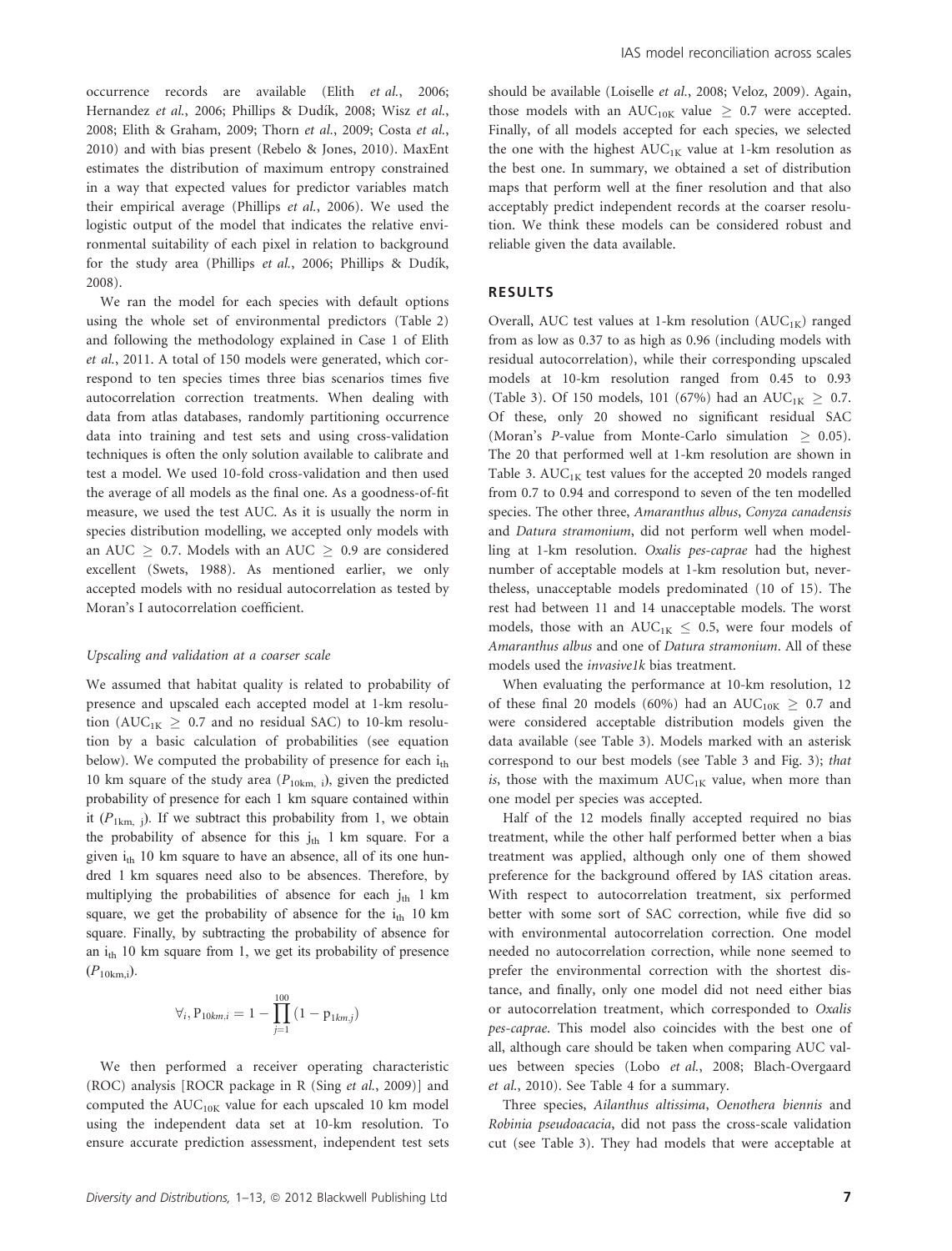

Figure 3 Best models per species among all the accepted models. Only four species resulted in finally valid models at 1-km resolution. For these species, those shown in the figure are the ones with max  $(AUC_{1K})$ . Legend scale ranges from 1.0 (maximum suitability) to 0.0 (no suitability). Black empty squares represent records of presence at 10-km resolution.

1-km resolution but which, once scaled, did not offer acceptable predictive power at 10 km. Thus, their finer resolution models were discarded as not robust enough: that is, they could not explain the independent data set at 10-km resolution. As an example, Fig. 4 shows two models that, while having passed the cut at 1-km resolution modelling, show an  $AUC_{10K}$  around 0.5 that is not better than random.

On a per species basis, Agave americana performed well under the *whole\_area* and *vasculars1k* bias treatments and for SAC correction with a minimum distance of 4250 m. Its best model was the one with the bias treatment whole\_area. Opuntia ficus-indica performed well under whole\_area and vasculars1k bias treatments and under both environmental and spatial occurrence filtering, its best model being the one with the whole area bias treatment and a SAC correction with a minimum distance of 2830 m. Oxalis pes-caprae performed well under all three bias treatments and under both spatial and environmental autocorrelation correction. Its best model required no bias or autocorrelation treatment at all. Finally, for Xanthium spinosum, the only successful treatment was the vasculars1k bias treatment and the environmental autocorrelation correction with a minimum distance of 0.1. Reductions in the number of available occurrences after autocorrelation correction for the final four best models were



Figure 4 Examples of models that did not work. Even though these two models had a high  $AUC_{1K}$  value and showed no residual autocorrelation, they had an  $AUC_{10K}$  close to 0.5 and are thus not better than random. Legend scale ranges from 1.0 (maximum

suitability) to 0.0 (no suitability). Black empty squares represent records of presence at 10-km resolution.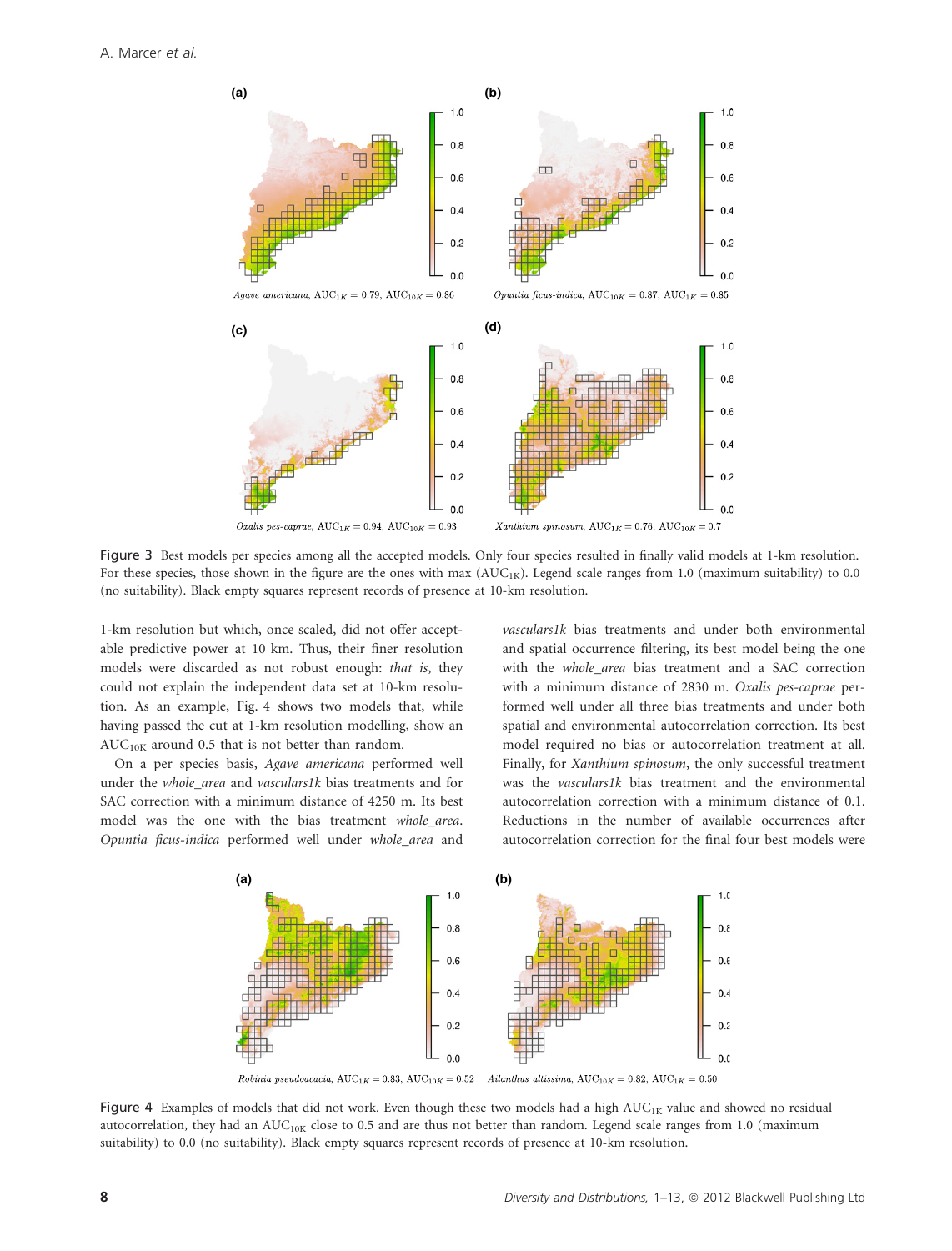|  |  |  | Table 4 1-km models with residual spatial autocorrelation and models finally accepted |  |  |
|--|--|--|---------------------------------------------------------------------------------------|--|--|
|  |  |  |                                                                                       |  |  |

|            |            |                  | <b>Bias</b> |         |                |      |                  |                |      |                  |                  |      |       |                  |  |
|------------|------------|------------------|-------------|---------|----------------|------|------------------|----------------|------|------------------|------------------|------|-------|------------------|--|
|            |            |                  |             | None    |                |      | invasive1k       |                |      | vasculars1k      |                  |      | Total |                  |  |
| Treatments |            | $\boldsymbol{n}$ | $\%$        | $\it a$ | $\it n$        | $\%$ | $\boldsymbol{a}$ | п              | $\%$ | $\boldsymbol{a}$ | $\boldsymbol{n}$ | $\%$ | a     |                  |  |
| <b>SAC</b> | None       | $\mathbf{0}$     | 9           | 90.0    |                | 9    | 90.0             | $\overline{0}$ | 10   | 100.0            | $\mathbf{0}$     | 28   | 93.3  |                  |  |
|            | Env. dist. | 0.05             | 10          | 100.0   | $\mathbf{0}$   | 7    | 70.0             | $\overline{0}$ | 7    | 70.0             | $\overline{0}$   | 24   | 80.0  | $\boldsymbol{0}$ |  |
|            |            | 0.01             | 7           | 70.0    | $\overline{2}$ | 3    | 30.0             |                | 3    | 30.0             | $\overline{2}$   | 13   | 43.3  | 5                |  |
|            | Sp. dist.  | 2830 m           | 9           | 90.0    |                | 8    | 80.0             | $\mathbf{0}$   | 5    | 50.0             | $\overline{2}$   | 22   | 73.3  | 3                |  |
|            |            | 4250 m           | 8           | 80.0    | $\overline{2}$ | 7    | 70.0             | $\mathbf{0}$   | 7    | 70.0             |                  | 22   | 73.3  | 3                |  |
|            |            | Total            | 43          | 86.0    | 6              | 34   | 68.0             |                | 32   | 64.0             | 5                | 109  | 72.7  | 12               |  |

This table offers a summary of the 109 models at 1-km resolution which were discarded because of residual spatial autocorrelation. Bias treatments are shown in columns and spatial autocorrelation treatments (SAC) are shown in rows. For each treatment combination, three numbers are shown:  $n$  is the number of discarded models, % is the percentage of discarded models, and  $a$  is the number of finally accepted models for the rest of the models. Note that for n and%, the lower the number, the better the combination treatment performed with respect to residual spatial autocorrelation.

as follows: Agave americana from 20 to 12, Opuntia ficusindica from 13 to 10, Xanthium spinosum from 56 to 22 and no reduction for Oxalis pes-caprae because its best model was the one without autocorrelation correction.

Table 4 presents a summary of accepted and discarded models according to treatments. For SAC treatments, the option of no treatment was the worst (93.3% of these models showed residual SAC), while the best was the treatment corresponding to an environmental distance (Gower's index) of 0.1 (less than half (43.3%) of the models showed residual SAC). The rest of SAC treatments had similar results: only a quarter to a fifth of the models showed no residual SAC. For bias treatments, using some kind of treatment worked better (68% for invasive1k and 64% for vasculars1k) than no treatment (86%). The best treatments for removing residual SAC were the combination of an environmental distance of 0.1 with some bias treatment (invasive1k or vasculars1k). As expected, the number of models with residual SAC is inversely proportional to the intensity of the SAC treatment applied.

#### **DISCUSSION**

Our results show that species distribution maps derived from presence-only records held in biodiversity databases or atlases should be used with caution. Apparently, high scores in predictive power from species distributions can be obtained from scarce, biased and autocorrelated presence records using modern tools such as MaxEnt. However, our work shows that these results can be misleading when confronted with independent data at different scales. Other authors have reached similar conclusions (Wisz et al., 2008). If the distribution of a species was well-known at two different scales, these should necessarily be coherent with one another. To generate reliable fine-resolution distribution maps, these need to be in accordance across scales (Niamir et al., 2011). For a given species, its real distribution map at a fine scale should match its real distribution map at a coarser scale once

upscaled. This seems not to be the case for some species, indicating that either the modelled distributions at fine resolution are wrong or that the known distributions at the coarser scale are, in fact, incomplete (unlikely for a wellsurveyed region for vascular plants such as our study area). Therefore, if one accepts this assumption, our results suggest that distribution maps at the finer scales are not as good as they appear to be. However, this could also be due to the fact that our models have been built without explanatory variables which can account for other environmental factors and biotic interactions (e.g. interspecific competition), thus not reflecting the realized niche of the species. Although at macroecological scales climate is the main factor affecting species distributions, biotic interactions may also play a role (Araújo & Luoto, 2007; Heikkinen et al., 2007; Kissling et al., 2010). Such variables, if available, could positively affect our models and make them more in accordance with well-known distributions at coarser scales. Unless this problem can be solved, if these models are used for decision-making in conservation, they may not always accomplish the objectives for which they are meant.

Of the 20 models that performed well at 1-km resolution, only 12 were coherent with data at 10-km resolution. Specieswise, it might seem that good fine-scale predictive maps could be derived from the biodiversity database for seven species. However, fine-scale distribution maps were in accordance with their coarser scale data for only four of them (Table 3). We can thus consider the fine-resolution maps for these four species to be sufficiently reliable for biodiversity conservation. Coarse resolution data do not often match the requirements of conservation planning (Araújo et al., 2005), but, when these data are assumed to reflect the distribution of the species at the coarse scale, they can be used to make a cross-scale validation of modelled fine-scaled distribution maps, even if high predictive scores had been obtained. The resulting maps will be much more reliable and robust and will help decision-makers to better meet their conservation goals.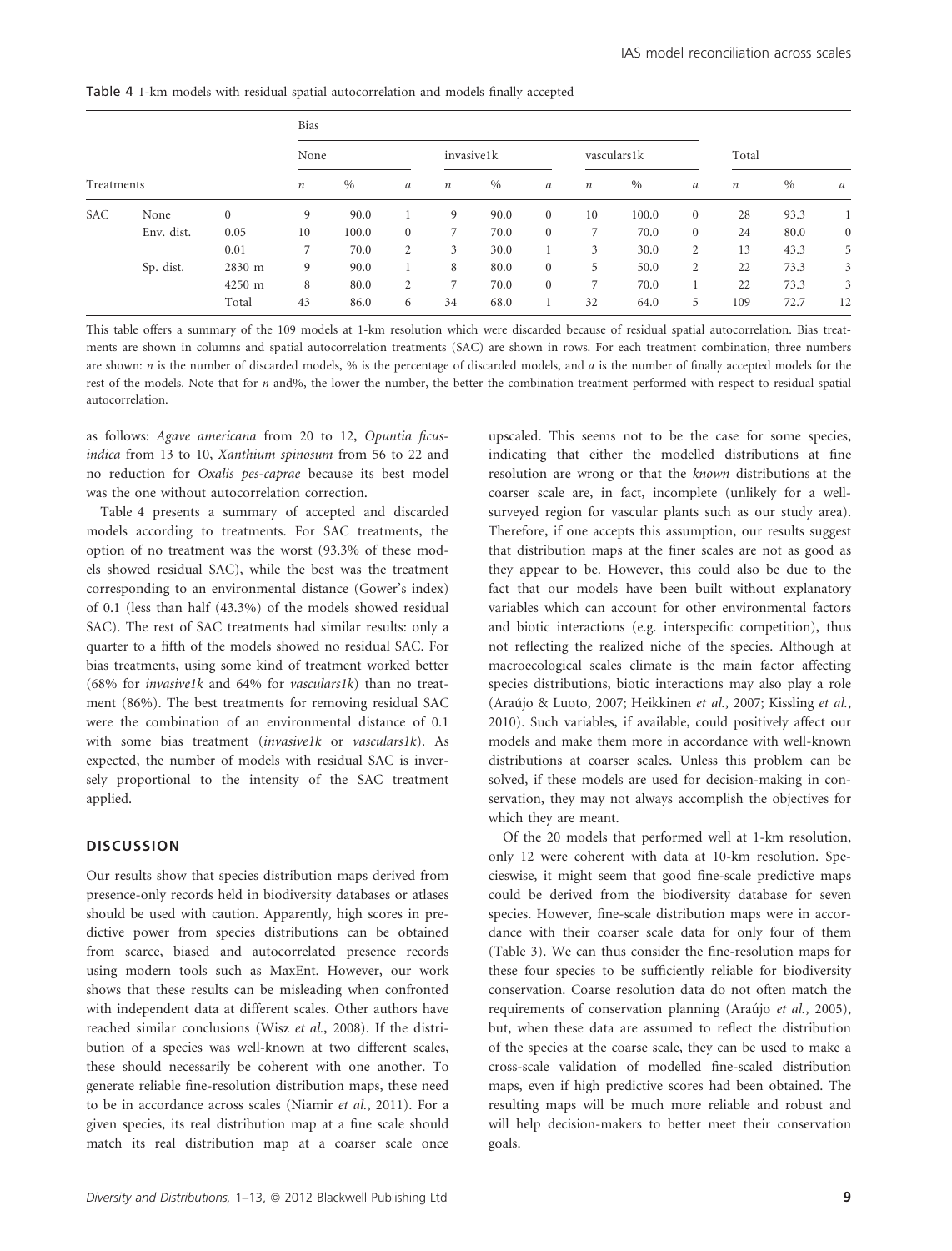Atlas data commonly suffer from bias and autocorrelation problems (Robertson et al., 2010). Treating both hindrances is paramount to developing robust and reliable species distribution models (Segurado et al., 2006; Merckx et al., 2011). We tried several bias and autocorrelation correction scenarios but did not find any particular pattern in our results that can help in establishing protocols for distribution modelling. Although the overall outcome of the modelling process can only be known on a case-by-case basis, with respect only to the correction of residual SAC, our results suggest that the use of data filtering (either by setting minimum environmental or spatial distances) helps to remove residual SAC: the larger the minimum distance, the better. Also, to a lesser extent, bias treatments help to remove it. Except for Oxalis pes-caprae, for which the environmental predictors used were able to remove residual SAC without applying any treatment to the occurrence data, the rest of the species needed some sort of occurrence filtering to remove it. This suggests that, for the other species in this study, some missing explanatory variables (environmental or biotic), if available, may have resulted in models with a better fit and no residual SAC without having to discard occurrences to build it.

The lesson that can be learnt from this study is to be sceptical of fine-resolution maps obtained when modelling species distributions from scarce and biased data, even though they score high when measuring their predictive power. Given that current modelling techniques and computer power allow us to run many models per species taking into account different scenarios of bias and autocorrelation correction treatments, it is always sensible to do so and check, on a case-by-case basis, which one works best. Having a set of independent data to validate the model seems indispensable. Cross-scale validation, when possible, is a good solution to produce reliable and robust maps which can then be used to make better conservation decisions.

# CONCLUSIONS

Casual observations at fine resolution in biodiversity atlases or databases have the potential to generate continuous species distribution maps through species distribution modelling, providing powerful tools for conservation management and planning. However, it may be impossible to obtain them for many species because of scarcity and strong biases in the data. Although high validation scores can be obtained when modelling such data, there is a risk that the distribution maps reflect the data distribution rather than the true species distribution. Cross-scale validation of the data with species distribution information at a coarser scale appears to be a consistent protocol to test the validity and robustness of fine-resolution models and thus to make them much more reliable for decision-makers in conservation.

Fine-resolution maps can be derived from biodiversity atlases with data scarcity, bias and autocorrelation. Bias, and specially autocorrelation, treatments can help to remove residual SAC in models. However, if no independent set of data is available to further validate them, results should be viewed with caution. When good coarser scale data are available, cross-scale validation appears to be effective in assessing the robustness of the models. When these options are not available, new field surveys may be the only option if reliable fine-scale maps are needed.

# ACKNOWLEDGEMENTS

The authors would like to thank three anonymous reviewers for their valuable comments that helped to improve the final manuscript. We also thank Jane Elith for her insightful comments on a late version of the manuscript, Roberto Molowny for discussion on the upscaling method, Xavier Font for his insights on the data, and Arthur Chapman and Robert Guralnick for their early comments and encouragement to carry out this work. This study was supported by project CONSOLIDER-MONTES (CSD2008-00040) of the Ministerio de Ciencia e Innovación of the Spanish government. The study is also a contribution to the FP7-226852 EU-project SCALES. Xavier Pons is recipient of an ICREA Academia Excellence in research grant 2011–2015.

## **REFERENCES**

- Allouche, O., Steinitz, O., Rotem, D., Rosenfeld, A. & Kadmon, R. (2008) Incorporating distance constraints into species distribution models. Journal of Applied Ecology, 45, 599–609.
- Aranda, S .C. & Lobo, J.M. (2011) How well does presenceonly-based species distribution modelling predict assemblage diversity? A case study of the Tenerife flora. Ecography, 34, 31–38.
- Araújo, M.B. & Luoto, M. (2007) The importance of biotic interactions for modelling species distributions under climate change. Global Ecology and Biogeography, 16, 743– 753.
- Araújo, M.B. & Pearson, R.G. (2005) Equilibrium of species' distributions with climate. Ecography, 28, 693–695.
- Araújo, M., Thuiller, W., Williams, P. & Reginster, I. (2005) Downscaling European species atlas distributions to a finer resolution: implications for conservation planning. Global Ecology and Biogeography, 14, 17–30.
- Austin, M.P. (2002) Spatial prediction of species distribution: an interface between ecological theory and statistical modelling. Ecological Modelling, 157, 101–118.
- Bivand, R. (2011). spdep: spatial dependence: weighting schemes, statistics and models. R package version 0.5-40.
- Blach-Overgaard, A., Svenning, J.C., Dransfield, J., Greve, M. & Balslev, H. (2010) Determinants of palm species distributions across africa: the relative roles of climate, non-climatic environmental factors, and spatial constraints. Ecography, 33, 380–391.
- Brooks, M.L. (2007). Effects of land management practices on plant invasions in wildland areas. Biological invasions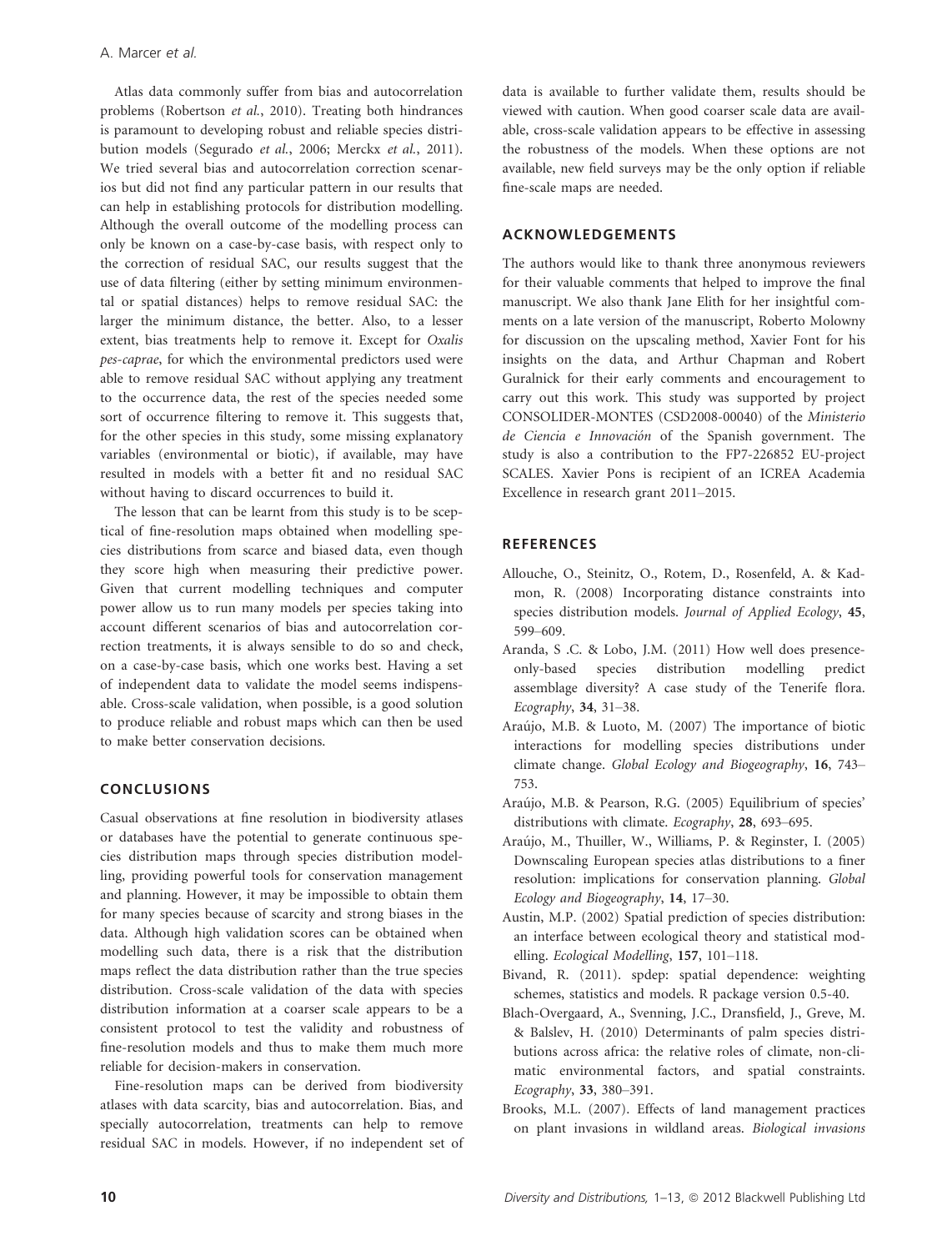(ed. by W. Nentwig), pp. 147–162. Springer, Berlin, Heidelberg.

- Butchart, S.H.M., Walpole, M., Collen, B. et al. (2010) Global biodiversity: indicators of recent declines. Science, 328, 1164–1168.
- Chapman, A.D. (2005). Uses of primary species-occurrence data, version 1.0. Global Biodiversity Information Facility, Copenhagen.
- Chapman, A.D. & Busby, J.R. (1994). Mapping the Diversity of Nature, chapter Linking plant species information to continental biodiversity, inventory, climate modeling and environmental monitoring. pp. 179–195. Chapman & Hall, London.
- Chytrý, M., Pyšek, P., Wild, J., Pino, J., Maskell, L.C. & Vilà, M. (2009) European map of alien plant invasions based on the quantitative assessment across habitats. Diversity and Distributions, 15, 98–107.
- Costa, G., Nogueira, C., Machado, R. & Colli, G. (2010) Sampling bias and the use of ecological niche modeling in conservation planning: a field evaluation in a biodiversity hotspot. Biodiversity and Conservation, 19, 883–899.
- CREAF Centre for Ecological Research and Forestry Applications (2009). Land cover map of Catalonia, 3rd edn. http://www.creaf.uab.cat/mcsc/.
- DAISIE European Invasive Alien Species Gateway (2011). DAISIE European Invasive Alien Species Gateway. Web. http://http://www.europe-aliens.org, accessed on January 31st, 2011.
- De Marco, P. Jr, Diniz-Filho, J.A.F. & Bini, L.M. (2008) Spatial analysis improves species distribution modelling during range expansion. Biology Letters, 4, 577–580.
- Dormann, C.F., McPherson, J.M., Arau´jo, M.B., Bivand, R., Bolliger, J., Carl, G., Davies, R.G., Hirzel, A.H., Jetz, W., Kissling, W.D., Kühn, I., Ohlemüller, R., Peres-Neto, P.R., Reineking, B., Schröder, B., Schurr, F.M. & Wilson, R. (2007) Methods to account for spatial autocorrelation in the analysis of species distributional data: a review. Ecography, 30, 609–628.
- Elith, J. & Graham, C.H. (2009) Do they? How do they? WHY do they differ? On finding reasons for differing performances of species distribution models. Ecography, 32, 66–77.
- Elith, J. & Leathwick, J.R. (2009) Species distribution models: ecological explanation and prediction across space and time. Annual Review of Ecology Evolution and Systematics, 40, 677–697.
- Elith, J., Graham, C.H., Anderson, R.P. et al. (2006) Novel methods improve prediction of species' distributions from occurrence data. Ecography, 29, 129–151.
- Elith, J., Phillips, S.J., Hastie, T., Dudík, M., Chee, Y.E. & Yates, C.J. (2011) A statistical explanation of MaxEnt for ecologists. Diversity and Distributions, 17, 43–57.
- Font, X., de Cáceres, M., Quadrada, R. & Navarro, A. (2009). Biodiversity Data Bank of Catalonia. http://biodiver. bio.ub.es/biocat/homepage.html (Accessed on April 30th 2009).
- Franklin, J. (2009). Mapping species distributions: spatial inference and prediction. Cambridge University Press, Cambridge, UK.
- Funk, V.A. & Richardson, K.S. (2002) Systematic data in biodiversity studies: use it or lose it. Systematic Biology, 51, 303–316.
- Gassó, N., Pyšek, P., Vilà, M. & Williamson, M. (2010) Spreading to a limit: the time required for a neophyte to reach its maximum range. Diversity and Distributions, 16, 310–311.
- Graham, C.H., Ferrier, S., Huettman, F., Moritz, C. & Peterson, A.T. (2004) New developments in museum-based informatics and applications in biodiversity analysis. Trends in Ecology & Evolution, 19, 497-503.
- Guralnick, R. & Hill, A. (2009) Biodiversity informatics: automated approaches for documenting global biodiversity patterns and processes. Bioinformatics, 25, 421–428.
- Heikkinen, R.K., Luoto, M., Virkkala, R., Pearson, R.G. & Körber, J.H. (2007) Biotic interactions improve prediction of boreal bird distributions at macro-scales. Global Ecology and Biogeography, 16, 754–763.
- Hernandez, P.A., Graham, C.H., Master, L.L. & Albert, D.L. (2006) The effect of sample size and species characteristics on performance of different species distribution modeling methods. Ecography, 29, 773–785.
- Ibáñez, J.J. & Burriel, J.A. (2010). Mapa de cubiertas del suelo de Cataluña: características de la tercera edición y relación con SIOSE. In Actas del XIV Congreso Nacional de Tecnologías de la Información Geográfica., Sevilla.
- Jiménez-Valverde, A., Peterson, A.T., Soberón, J., Overton, J., Aragón, P. & Lobo, J. (2011) Use of niche models in invasive species risk assessments. Biological Invasions, 13, 2785–2797.
- Kissling, W.D., Field, R., Korntheuer, H., Heyder, U. & Böhning-Gaese, K. (2010) Woody plants and the prediction of climate-change impacts on bird diversity. Philosophical Transactions of the Royal Society B: Biological Sciences, 365, 2035–2045.
- Kuemmerle, T., Perzanowski, K., Chaskovskyy, O., Ostapowicz, K., Halada, L., Bashta, A.T., Kruhlov, I., Hostert, P., Waller, D.M. & Radeloff, V.C. (2010) European bison habitat in the Carpathian Mountains. Biological Conservation, 143, 908–916.
- Legendre, P. (1993) Spatial autocorrelation: trouble or new paradigm? Ecology, 74, 1659–1673.
- Legendre, P., Dale, M.R.T., Fortin, M.J., Gurevitch, J., Hohn, M. & Myers, D. (2002) The consequences of spatial structure for the design and analysis of ecological field surveys. Ecography, 25, 601–615.
- Lobo, J.M., Jiménez-Valverde, A. & Real, R. (2008) AUC: a misleading measure of the performance of predictive distribution models. Global Ecology and Biogeography, 17, 145–151.
- Loiselle, B.A., Jorgensen, P.M., Consiglio, T., Jiménez, I., Blake, J.G., Lohmann, L.G. & Montiel, O.M. (2008) Predicting species distributions from herbarium collections: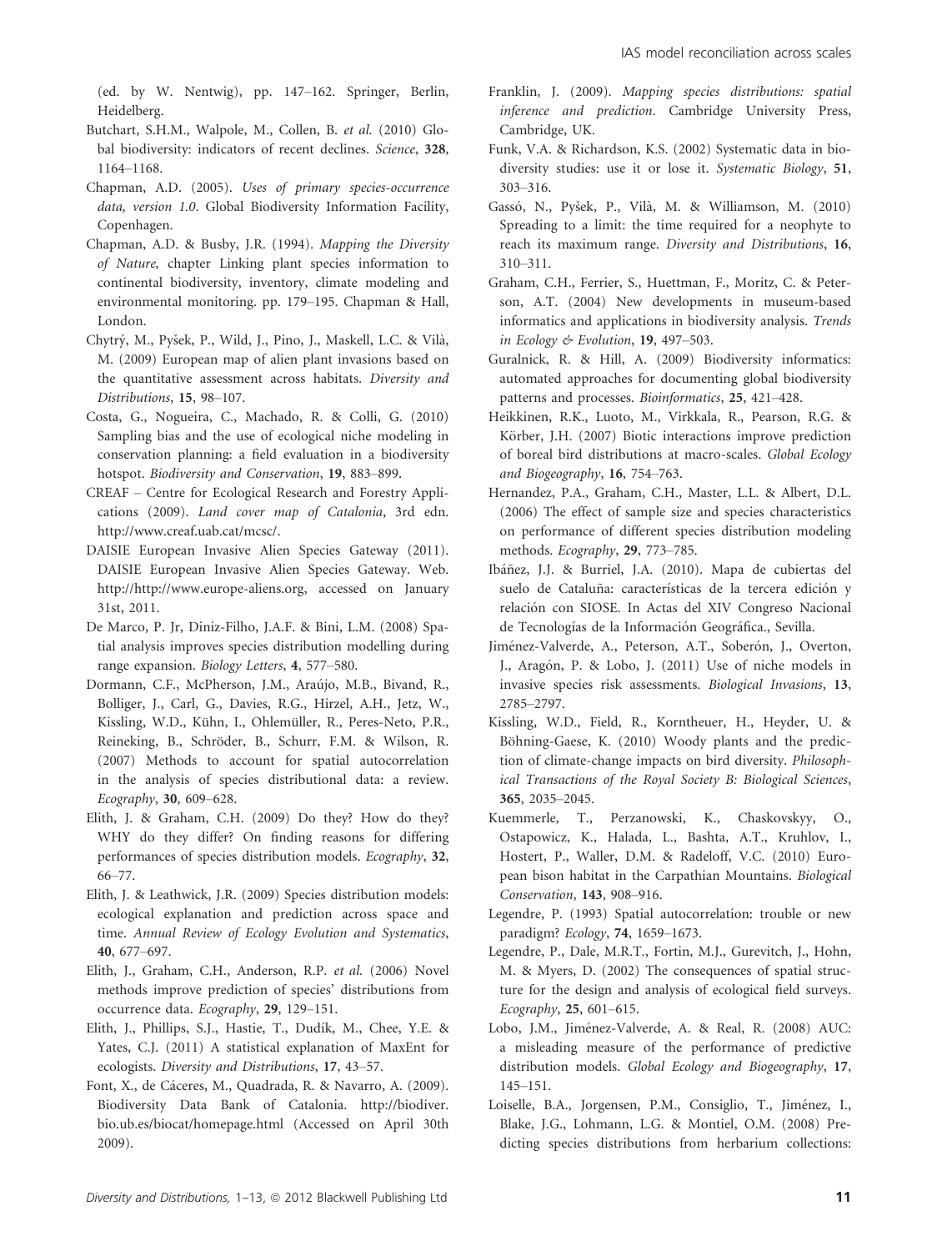does climate bias in collection sampling influence model outcomes? Journal of Biogeography, 35, 105–116.

- Margules, C.R. & Pressey, R.L. (2000) Systematic conservation planning. Nature, 405, 243–253.
- McPherson, J.M., Jetz, W. & Rogers, D.J. (2006) Using coarse-grained occurrence data to predict species distributions at finer spatial resolutions–possibilities and limitations. Ecological Modelling, 192, 499–522.
- Merckx, B., Steyaert, M., Vanreusel, A., Vincx, M. & Vanaverbeke, J. (2011) Null models reveal preferential sampling, spatial autocorrelation and overfitting in habitat suitability modelling. Ecological Modelling, 222, 588–597.
- Newbold, T. (2010) Applications and limitations of museum data for conservation and ecology, with particular attention to species distribution models. Progress in Physical Geography, 34, 3–22.
- Niamir, A., Skidmore, A.K., Toxopeus, A.G., Muñoz, A.R.M. & Real, R. (2011) Finessing atlas data for species distribution models. Diversity and Distributions, 17, 1173–1185.
- Nielsen, C., Hartvig, P. & Kollmann, J. (2008) Predicting the distribution of the invasive alien Heracleum mantegazzianum at two different spatial scales. Diversity and Distributions, 14, 307–317.
- Ninyerola, M., Pons, X. & Roure, J.M. (2000) A methodological approach of climatological modelling of air temperature and precipitation through GIS techniques. International Journal of Climatology, 20, 1823–1841.
- Nix, H. (1986). A biogeographic analysis of Australian Elapid snakes. Atlas of elapid snakes of Australia (ed. by R. Longmore), pp. 4–15. Australian Flora and Fauna Series 7. Australian Government Publishing Service, Canberra.
- Nuñez, M.A. & Medley, K.A. (2011) Pine invasions: climate predicts invasion success; something else predicts failure. Diversity and Distributions, 17, 703–713.
- Pearson, R.G., Raxworthy, C.J., Nakamura, M. & Peterson, A.T. (2007) Predicting species distributions from small numbers of occurrence records: a test case using cryptic geckos in Madagascar. Journal of Biogeography, 34, 102– 117.
- Pejchar, L. & Mooney, H.A. (2009) Invasive species, ecosystem services and human well-being. Trends in Ecology & Evolution, 24, 497–504.
- Peterson, A.T. (2005) Predicting potential geographic distributions of invading species. Current Science, 89, 9.
- Peterson, A.T., Papes, M. & Eaton, M. (2007) Transferability and model evaluation in ecological niche modeling: a comparison of GARP and MaxEnt. Ecography, 30, 550– 560.
- Peterson, A.T., Papes, M. & Soberón, J. (2008) Rethinking receiver operating characteristic analysis applications in ecological niche modelling. Ecological Modelling, 213, 63– 72.
- Phillips, S.J. & Dudík, M. (2008) Modeling of species distributions with MaxEnt: new extensions and a comprehensive evaluation. Ecography, 31, 161–175.
- Phillips, S.J., Anderson, R.P. & Schapire, R.E. (2006) Maximum entropy modeling of species geographic distributions. Ecological Modelling, 190, 231–259.
- Phillips, S.J. (2008) Transferability, sample selection bias and background data in presence-only modelling: a response to Peterson et al. (2007). Ecography, 31, 272–278.
- Phillips, S.J., Dudík, M., Elith, J., Graham, C.H., Lehmann, A., Leathwick, J. & Ferrier, S. (2009) Sample selection bias and presence-only distribution models: implications for background and pseudo-absence data. Ecological Applications, 19, 181–197.
- Pimentel, D., Zuniga, R. & Morrison, D. (2005) Update on the environmental and economic costs associated with alien-invasive species in the United States. Ecological Economics, 52, 273–288.
- Pino, J., Font, X., Carbó, J., Jové, M. & Pallarès, L. (2005) Large-scale correlates of alien plant invasion in Catalonia (NE of Spain). Biological Conservation, 122, 339–350.
- Pressey, R.L. (2004) Conservation planning and biodiversity: assembling the best data for the job. Conservation Biology, 18, 1677–1681.
- Pyšek, P., Jarošík, V., Hulme, P.E. et al. (2010) Disentangling the role of environmental and human pressures on biological invasions across Europe. Proceedings of the National Academy of Sciences USA, 107, 12157–12162.
- Rebelo, H. & Jones, G. (2010) Ground validation of presence-only modelling with rare species: a case study on barbastelles Barbastella barbastellus (Chiroptera: Vespertilionidae). Journal of Applied Ecology, 47, 410–420.
- Richardson, D.M. & Whittaker, R.J. (2010) Conservation biogeography – foundations, concepts and challenges. Diversity and Distributions, 16, 313–320.
- Robertson, M.P., Cumming, G.S. & Erasmus, B.F.N. (2010) Getting the most out of atlas data. Diversity and Distributions, 16, 363–375.
- Segurado, P., Araújo, M.B. & Kunin, W.E. (2006) Consequences of spatial autocorrelation for niche-based models. Journal of Applied Ecology, 43, 433–444.
- Sing, T., Sander, O., Beerenwinkel, N. & Lengauer, T. (2009). ROCR: visualizing the performance of scoring classifiers. R package version 1.0-4.
- Suarez, A.V. & Tsutsui, N.D. (2004) The value of museum collections for research and society. BioScience, 54, 66–74.
- Swets, J. (1988) Measuring the accuracy of diagnostic systems. Science, 240, 1285–1293.
- Taylor, B.W. & Irwin, R.E. (2004) Linking economic activities to the distribution of exotic plants. Proceedings of the National Academy of Sciences USA, 101, 17725–17730.
- Thorn, J.S., Nijman, V., Smith, D. & Nekaris, K.A.I. (2009) Ecological niche modelling as a technique for assessing threats and setting conservation priorities for Asian slow lorises (Primates: Nycticebus). Diversity and Distributions, 15, 289–298.
- Vàclavík, T. & Meentemeyer, R.K. (2012) Equilibrium or not? Modelling potential distribution of invasive species in